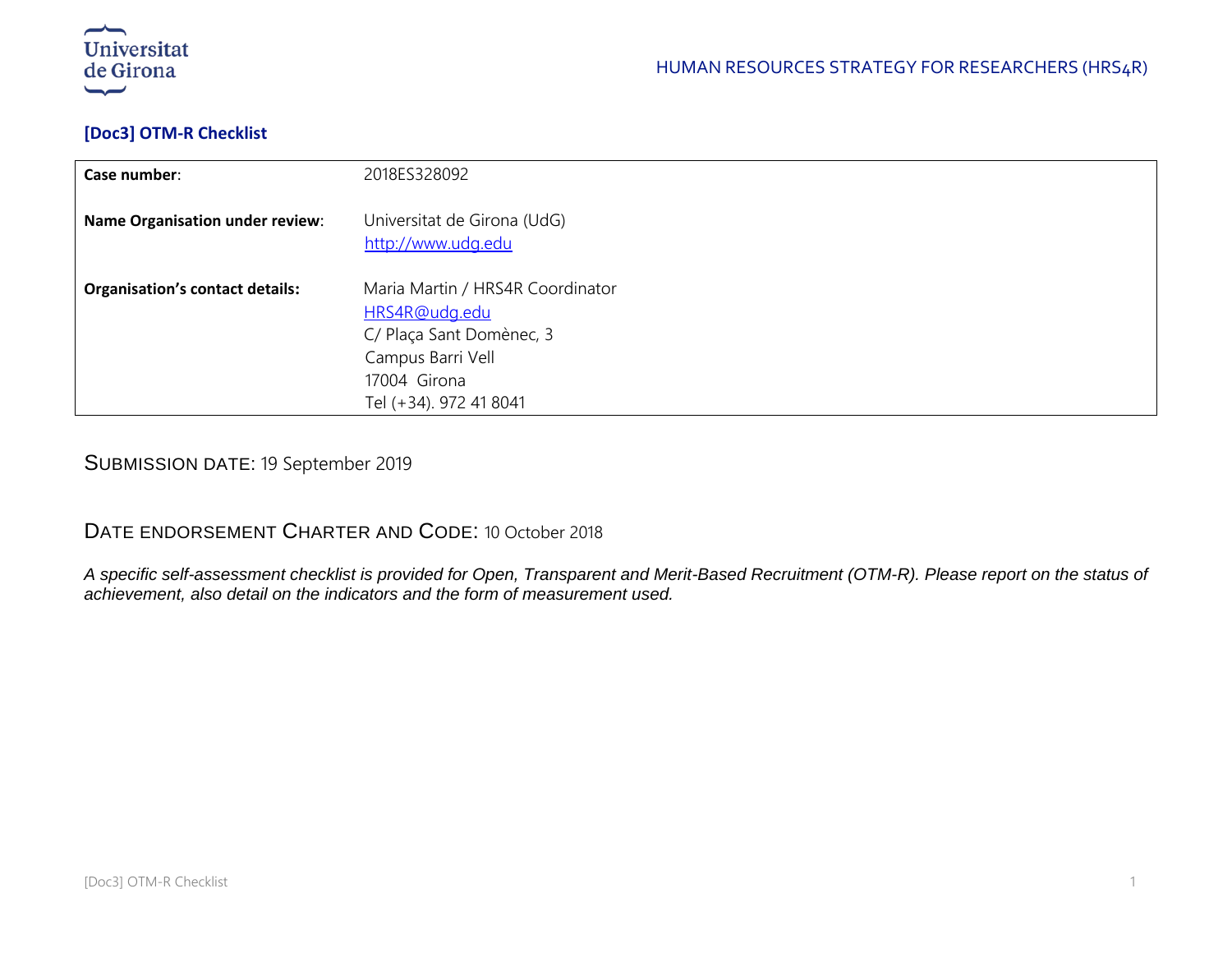| <b>OTM-R checklist for organisations</b>                                                                   |              |              |              |                                                                                                   |                                                                                                                                                                                                                                                        |  |  |
|------------------------------------------------------------------------------------------------------------|--------------|--------------|--------------|---------------------------------------------------------------------------------------------------|--------------------------------------------------------------------------------------------------------------------------------------------------------------------------------------------------------------------------------------------------------|--|--|
|                                                                                                            | Open         | Transparent  | Merit-based  | Answer:<br>++ Yes, completely<br>+/-Yes, substantially<br>-/+ Yes, partially<br>-- No             | <b>Suggested indicators</b><br>(or form of measurement)                                                                                                                                                                                                |  |  |
| <b>OTM-R system</b>                                                                                        |              |              |              |                                                                                                   |                                                                                                                                                                                                                                                        |  |  |
| 1. Have we published a version of our OTM-R<br>policy online (in the national language and in<br>English)? | X            | X            | X            |                                                                                                   | A working group has been created to review the recruitment system and to design<br>the new OTM-R policy applicable to all job vacancies offered by the Universitat de<br>Girona.                                                                       |  |  |
|                                                                                                            |              |              |              |                                                                                                   | This runs parallel with the analysis of the skills and competences of the research<br>career path at the UdG as an integral component of the implementation of the EU<br>C&C.                                                                          |  |  |
|                                                                                                            |              |              |              |                                                                                                   | The UdG website will contain an overview of the OTM-R guiding principles and a<br>comprehensive document stating our OTM-R policy.                                                                                                                     |  |  |
|                                                                                                            |              |              |              |                                                                                                   | Indicator(s):                                                                                                                                                                                                                                          |  |  |
|                                                                                                            |              |              |              |                                                                                                   | • Web link to the published OTM-R policy document in Catalan, Spanish and<br>English<br>• Date of latest update of mentioned document                                                                                                                  |  |  |
| 2. Do we have an internal guide setting out clear<br>OTM-R procedures and practices for all types of       | X            | $\mathsf{x}$ | $\mathsf{x}$ | $-/-$<br>++ for the recruitment of                                                                | All internal rules, guidelines and procedures with their respective provisions are<br>available on the UdG website:                                                                                                                                    |  |  |
| positions?                                                                                                 |              |              |              | professors and lecturers<br>$-\prime$ + for the recruitment of<br>other researcher's<br>positions | https://www.udg.edu/ca/coneix/Treballa-a-la-UdG/Personal-Docent-i-<br>Investigador/Legislacio                                                                                                                                                          |  |  |
|                                                                                                            |              |              |              |                                                                                                   | The same content can be accessed directly in each job announcement.                                                                                                                                                                                    |  |  |
|                                                                                                            |              |              |              |                                                                                                   | Indicator(s):                                                                                                                                                                                                                                          |  |  |
|                                                                                                            |              |              |              |                                                                                                   | • A published guideline for each research position including an outline of the<br>processes and procedures related to pre-advertising, advertising, pre-interview,<br>interview and appointment<br>• Date of latest update of each published guideline |  |  |
| 3. Is everyone involved in the process sufficiently<br>trained in the area of OTM-R?                       | $\mathsf{x}$ | $\mathsf{x}$ | $\mathsf{x}$ | $-/-$                                                                                             | Specific informative sessions are being conducted about EURAXESS and OTM-R<br>procedures with key actors. The use of the OTM-R guide/policy will be promoted<br>throughout the institution in training programmes.                                     |  |  |
|                                                                                                            |              |              |              |                                                                                                   | Indicator(s):                                                                                                                                                                                                                                          |  |  |
|                                                                                                            |              |              |              |                                                                                                   | • Existence of specific training programmes in OTM-R for:                                                                                                                                                                                              |  |  |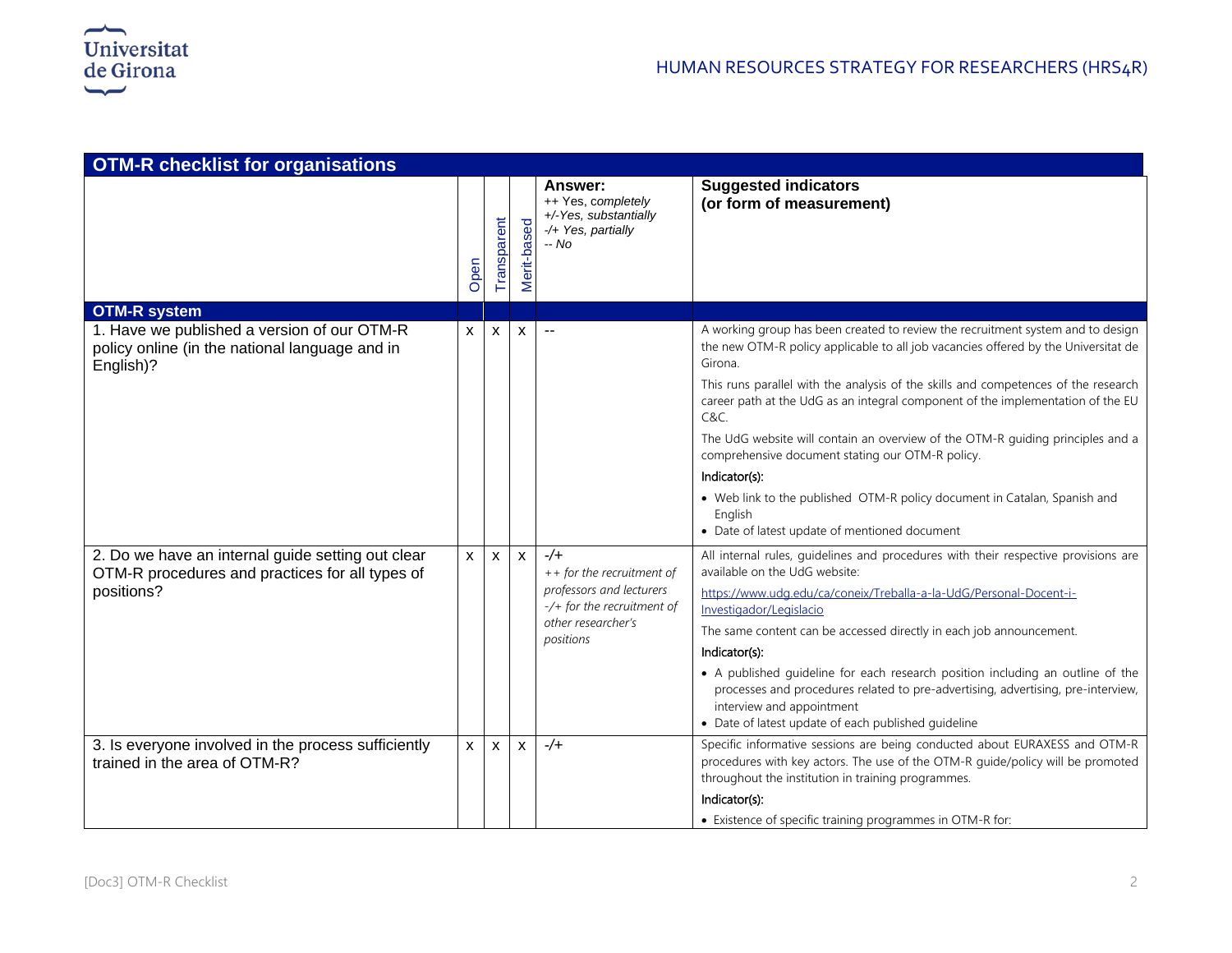

## HUMAN RESOURCES STRATEGY FOR RESEARCHERS (HRS4R)

|                                                                                             |              |                |                           |             | Management board members: Vice-Rector for Research and Knowledge<br>$\left( \begin{matrix} 1 \end{matrix} \right)$<br>Transfer, Vice-Rector of Staff, Head of the Human Resources Service and<br>Head of the Office for Research and Knowledge Transfer<br>Members of selection boards<br>2)<br>Administrative staff involved in recruitment processes<br>3)<br>Share of staff in OTM-R following training programmes |
|---------------------------------------------------------------------------------------------|--------------|----------------|---------------------------|-------------|-----------------------------------------------------------------------------------------------------------------------------------------------------------------------------------------------------------------------------------------------------------------------------------------------------------------------------------------------------------------------------------------------------------------------|
| 4. Do we make (sufficient) use of e-recruitment                                             | $\mathsf{X}$ | X              |                           | $-\sqrt{+}$ | The use of e-recruitment tools will be implemented.                                                                                                                                                                                                                                                                                                                                                                   |
| tools?                                                                                      |              |                |                           |             | Indicator(s):                                                                                                                                                                                                                                                                                                                                                                                                         |
|                                                                                             |              |                |                           |             | • Web-based tool for (all) the stages of the recruitment process implemented on<br>the website (https://www.udg.edu) and on the electronic bulletin board (E-<br>Office) of UdG (https://seu.udg.edu/)<br>• Deployment of e-tools for authenticity certification in application forms<br>• Share of e-recruitment processes                                                                                           |
| 5. Do we have a quality control system for OTM-R<br>in place?                               | $\mathsf{x}$ | X              | X                         | $-\sqrt{+}$ | Compliance with current legislation and internal rules and protocols ensures that<br>recruitment processes are open, transparent and merit-based. The UdG will<br>implement a quality control system for OTM-R.                                                                                                                                                                                                       |
|                                                                                             |              |                |                           |             | Indicator(s):                                                                                                                                                                                                                                                                                                                                                                                                         |
|                                                                                             |              |                |                           |             | • A specific quality control system for the OTM-R system implemented at the UdG<br>• Regular audit of recruitment-related administrative procedures and protocols.                                                                                                                                                                                                                                                    |
| 6. Does our current OTM-R policy encourage<br>external candidates to apply?                 | X            | $\mathsf{x}$   | $\boldsymbol{\mathsf{x}}$ | $-\sqrt{+}$ | Job offers are accessible and transparent for internal and external applicants. The<br>most important path for accessing permanent positions at the UdG is the Serra<br>Hunter Programme of the Catalan government promoting candidate applications<br>from abroad.                                                                                                                                                   |
|                                                                                             |              |                |                           |             | Indicator(s):                                                                                                                                                                                                                                                                                                                                                                                                         |
|                                                                                             |              |                |                           |             | • Ratio of external candidates in each recruitment process<br>• Ratio of external applicants appointed to the position                                                                                                                                                                                                                                                                                                |
| 7. Is our current OTM-R policy in line with policies<br>to attract researchers from abroad? | $\mathsf{x}$ | $\mathsf{X}^-$ | $\mathsf{x}$              | $-\sqrt{+}$ | The UdG will encourage the publication of vacancies in EURAXESS in addition to<br>the website 'Treballa a la UdG' and the 'Seu electrònica'.                                                                                                                                                                                                                                                                          |
|                                                                                             |              |                |                           |             | Indicator(s):                                                                                                                                                                                                                                                                                                                                                                                                         |
|                                                                                             |              |                |                           |             | • Ratio of published recruitment positions in English.<br>• Ratio of published recruitment positions in EURAXESS<br>• Ratio of published recruitment positions in international advertising tools                                                                                                                                                                                                                     |
| 8. Is our current OTM-R policy in line with policies<br>to attract underrepresented groups? | $\mathsf{x}$ | $\mathsf{x}$   | $\boldsymbol{\mathsf{x}}$ | $+/-$       | No data related to age, gender, ethnicity or any other aspect that may directly or<br>indirectly discriminate is considered in the recruitment processes.                                                                                                                                                                                                                                                             |
|                                                                                             |              |                |                           |             | The UdG has an active policy to attract underrepresented groups.                                                                                                                                                                                                                                                                                                                                                      |
|                                                                                             |              |                |                           |             | Recommendations for achieving gender balance are included in the Equality Plan<br>and will be further developed in the new OTM-R policy.                                                                                                                                                                                                                                                                              |
|                                                                                             |              |                |                           |             | Indicator(s):                                                                                                                                                                                                                                                                                                                                                                                                         |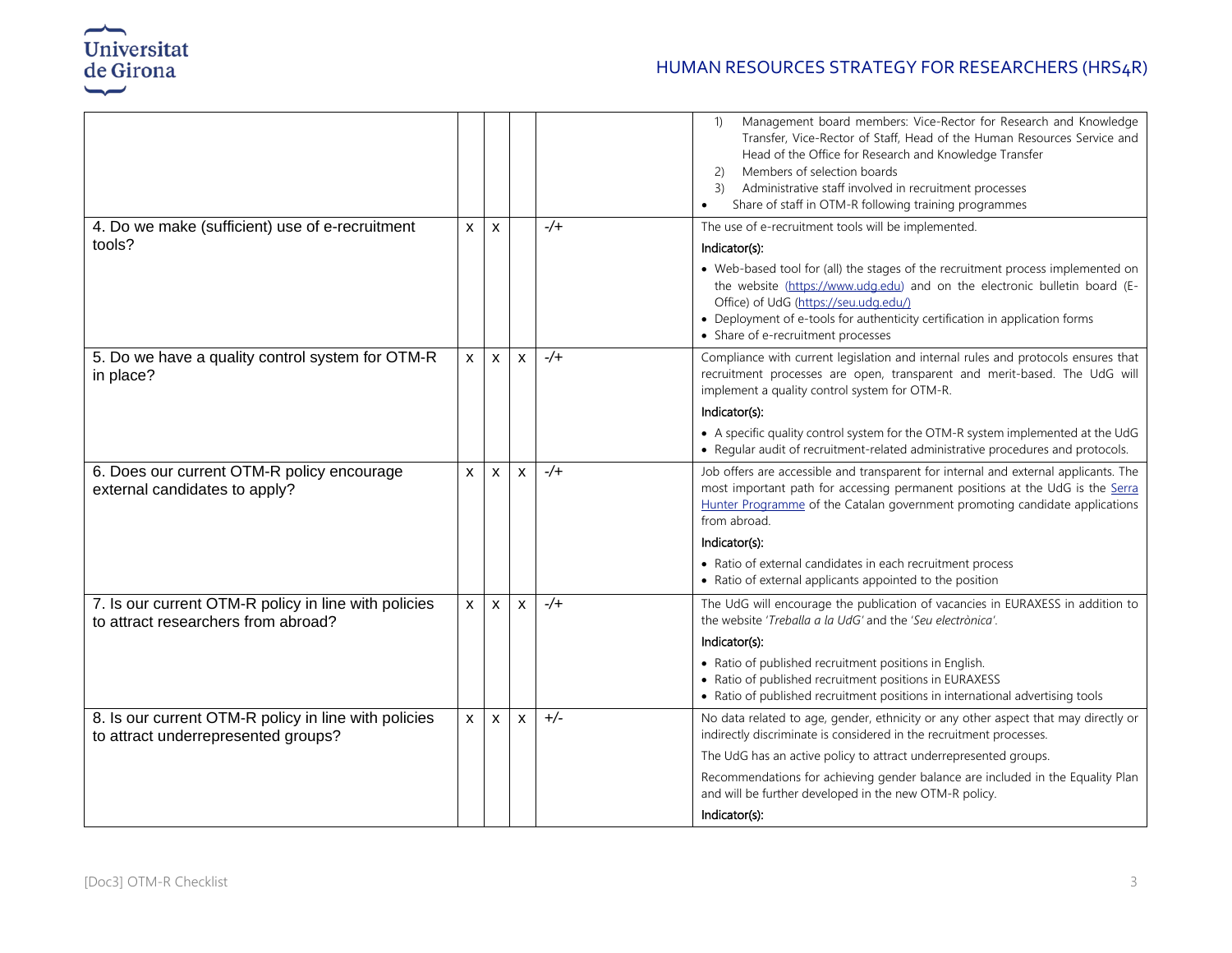

|                                                                                                                                        |              |                    |              |                          | • Ratio of applicants of underrepresented groups in each recruitment process<br>• Ratio of underrepresented group candidates appointed to the position                                                                                                                                                                               |
|----------------------------------------------------------------------------------------------------------------------------------------|--------------|--------------------|--------------|--------------------------|--------------------------------------------------------------------------------------------------------------------------------------------------------------------------------------------------------------------------------------------------------------------------------------------------------------------------------------|
| 9. Is our current OTM-R policy in line with policies<br>to provide attractive working conditions for<br>researchers?                   | $\mathsf{x}$ | $\mathsf{x}$       | $\mathsf{x}$ | $++$                     | Indicator(s):<br>• Satisfaction index                                                                                                                                                                                                                                                                                                |
| 10. Do we have means to monitor whether the most<br>suitable researchers apply?                                                        |              |                    |              | $\overline{a}$           | Professionals selected to join the institution are always chosen because their profile<br>corresponds to the profile required to perform the tasks or responsibilities of the<br>vacancy. No professional whose capacities do not match up to those listed in the<br>profile of vacant positions is ever recruited.<br>Indicator(s): |
|                                                                                                                                        |              |                    |              |                          | • Number of applicants per position<br>• Unfulfilled open positions rate                                                                                                                                                                                                                                                             |
| <b>Advertising and application phase</b>                                                                                               |              |                    |              |                          |                                                                                                                                                                                                                                                                                                                                      |
| 11. Do we have clear guidelines or templates (e.g.,<br>EURAXESS) for advertising positions?                                            | X.           | X                  |              | $-/-$                    | All announcements are available on the 'Seu electrònica' of UdG and on the web<br>page 'Treballa a la UdG'. Open positions in research projects will be published on<br>EURAXESS.                                                                                                                                                    |
|                                                                                                                                        |              |                    |              |                          | The procedures for advertising positions will be reviewed.                                                                                                                                                                                                                                                                           |
|                                                                                                                                        |              |                    |              |                          | Indicator(s):                                                                                                                                                                                                                                                                                                                        |
|                                                                                                                                        |              |                    |              |                          | • Written guidelines and templates for advertising the positions<br>• Share of open positions with advertising in our website<br>• Share of pen positions with advertising in EURAXESS                                                                                                                                               |
| 12. Do we include in the job advertisement<br>references/links to all the elements foreseen in the<br>relevant section of the toolkit? | X            | X                  |              | $+/-$                    | Our templates include all elements: recruitment unit, job title specifications, starting<br>date, selection criteria, professional experience distinguishing between required<br>and desirable, contract status, duration and application procedure.                                                                                 |
|                                                                                                                                        |              |                    |              |                          | UdG announcements of open positions include references/links to most of the<br>contents foreseen in the OTM-R toolkit in its employment advertisement.                                                                                                                                                                               |
|                                                                                                                                        |              |                    |              |                          | Indicator(s):                                                                                                                                                                                                                                                                                                                        |
|                                                                                                                                        |              |                    |              |                          | • Number of elements required by the toolkit included, referenced and linked to<br>in the templates                                                                                                                                                                                                                                  |
| 13. Do we make full use of EURAXESS to ensure                                                                                          | $\mathsf{x}$ | $\pmb{\mathsf{X}}$ |              | $\overline{\phantom{a}}$ | Indicator(s):                                                                                                                                                                                                                                                                                                                        |
| our research vacancies reach a wider audience?                                                                                         |              |                    |              |                          | • Number of vacancies advertised in EURAXESS                                                                                                                                                                                                                                                                                         |
| 14. Do we make use of other job advertising tools?                                                                                     | $\mathsf{x}$ | $\mathsf{x}$       |              | $-/-$                    | The jobs are announced on the University's E-office (https://seu.udq.edu/) and on<br>the UdG website (http://www.udg.edu) and other advertising platforms.                                                                                                                                                                           |
|                                                                                                                                        |              |                    |              |                          | Indicator(s):                                                                                                                                                                                                                                                                                                                        |
|                                                                                                                                        |              |                    |              |                          | • Number of advertising tools used<br>• Share of positions advertised using different tools                                                                                                                                                                                                                                          |
| 15. Do we keep the administrative burden to a<br>minimum for the candidate?                                                            | X            |                    |              | $+/-$                    | The administrative procedures will be reduced and kept to a minimum.                                                                                                                                                                                                                                                                 |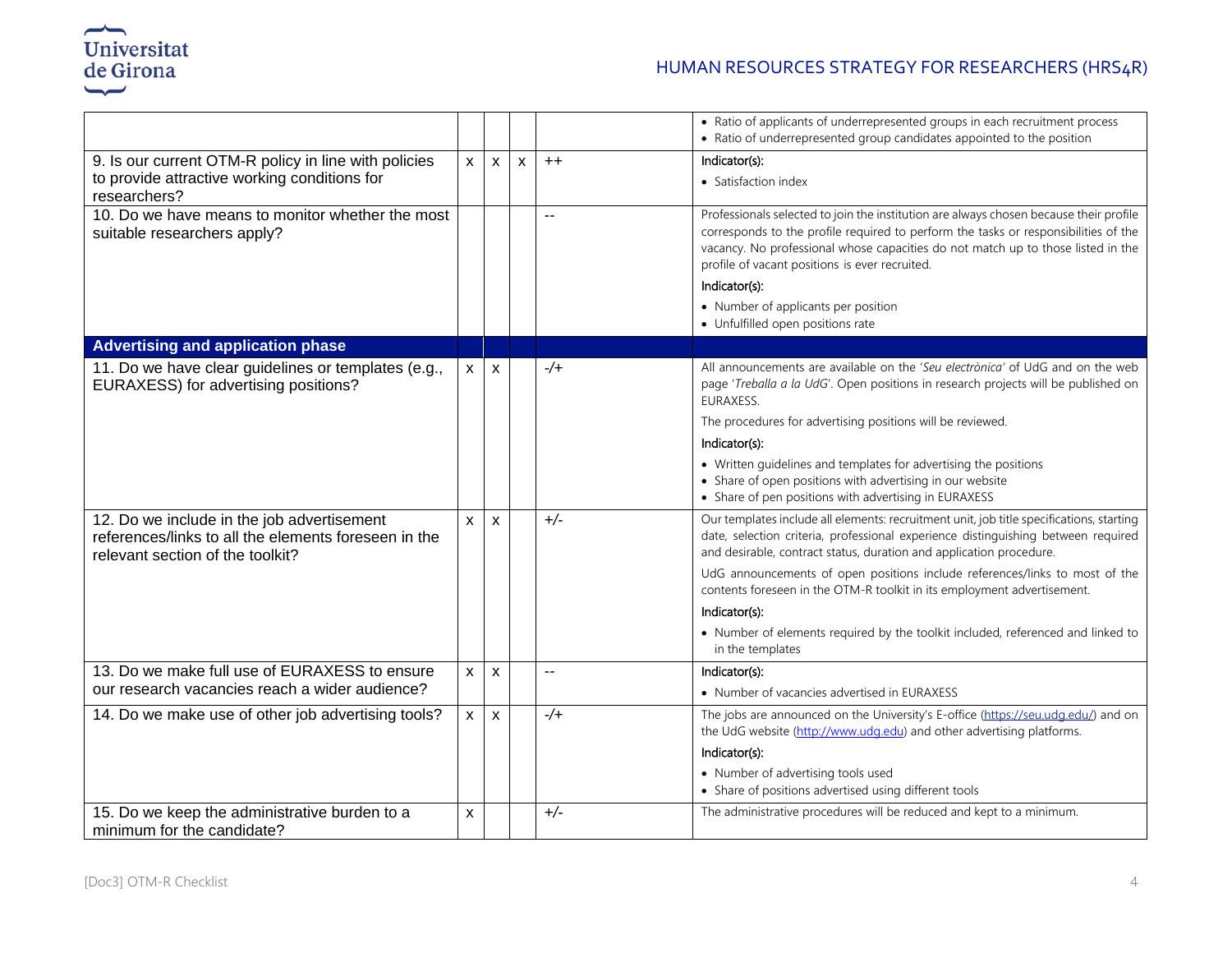

## HUMAN RESOURCES STRATEGY FOR RESEARCHERS (HRS4R)

|                                                                                                       |                           |              |       | Indicator(s):                                                                                                                                                         |
|-------------------------------------------------------------------------------------------------------|---------------------------|--------------|-------|-----------------------------------------------------------------------------------------------------------------------------------------------------------------------|
|                                                                                                       |                           |              |       | • Number of administrative (non-academic) documents requested of the                                                                                                  |
|                                                                                                       |                           |              |       | candidates in each type of recruitment                                                                                                                                |
|                                                                                                       |                           |              |       | • Number of calls in which originals can be replaced by copies in the first phases<br>of the process                                                                  |
| <b>Selection and evaluation phase</b>                                                                 |                           |              |       |                                                                                                                                                                       |
| 16. Do we have clear rules governing the                                                              | X                         | X            | $++$  | Indicator(s):                                                                                                                                                         |
| appointment of selection committees?                                                                  |                           |              |       | • Audit of the procedures to assure that rules for the appointment of the selection                                                                                   |
|                                                                                                       |                           |              |       | committees are clearly established                                                                                                                                    |
|                                                                                                       |                           |              |       | • Written procedures/guidelines                                                                                                                                       |
| 17. Do we have clear rules concerning the                                                             | X                         | $\mathsf{x}$ | $++$  | Indicator(s):                                                                                                                                                         |
| composition of selection committees?                                                                  |                           |              |       | • Audit of the procedures to assure that clear rules on the composition of the<br>selection committees are detailed                                                   |
|                                                                                                       |                           |              |       | • Written procedures/guidelines                                                                                                                                       |
| 18. Are the committees sufficiently gender-                                                           | $\mathsf{x}$              | $\mathsf{X}$ | $+/-$ | Indicator(s):                                                                                                                                                         |
| balanced?                                                                                             |                           |              |       | • Ratio of women in the selection committees                                                                                                                          |
|                                                                                                       |                           |              |       | • Ratio of women chairing selection committees                                                                                                                        |
| 19. Do we have clear guidelines for selection<br>committees which help to judge 'merit' in a way that |                           | $\mathsf{x}$ | $+/-$ | The internal regulations provide the appropriate merits valued in each type of<br>research recruitment.                                                               |
| leads to the best candidate being selected?                                                           |                           |              |       | Only for permanent positions within the Serra Hunter Programme are there                                                                                              |
|                                                                                                       |                           |              |       | straightforward guidelines. The HR department is working on various templates<br>and instructions for advertising in Catalan, Spanish and English for distinct roles. |
|                                                                                                       |                           |              |       | Indicator(s):                                                                                                                                                         |
|                                                                                                       |                           |              |       | • Written guidelines for each type of research recruitment                                                                                                            |
| <b>Appointment phase</b>                                                                              |                           |              |       |                                                                                                                                                                       |
| 20. Do we inform all applicants at the end of the                                                     | X                         |              | $++$  | Indicator(s):                                                                                                                                                         |
| selection process?                                                                                    |                           |              |       | • Share of applicants informed at the end of the selection process                                                                                                    |
| 21. Do we provide adequate feedback to<br>interviewees?                                               | $\boldsymbol{\mathsf{x}}$ |              | $+/-$ | The feedback given to the interviewees will be reviewed and fully implemented for<br>all type of recruitments.                                                        |
|                                                                                                       |                           |              |       | Indicator(s):                                                                                                                                                         |
|                                                                                                       |                           |              |       | • Audit of the procedures for each call to assure that adequate feedback is given                                                                                     |
|                                                                                                       |                           |              |       | · Written guidelines to define the adequate content of the feedback to<br>interviewees                                                                                |
| 22. Do we have an appropriate complaints<br>mechanism in place?                                       | Χ                         |              | $++$  | In the recruitment process, the appropriate mechanisms to allow candidates to<br>address their complaints will be clearly established.                                |
|                                                                                                       |                           |              |       | Indicator(s):                                                                                                                                                         |